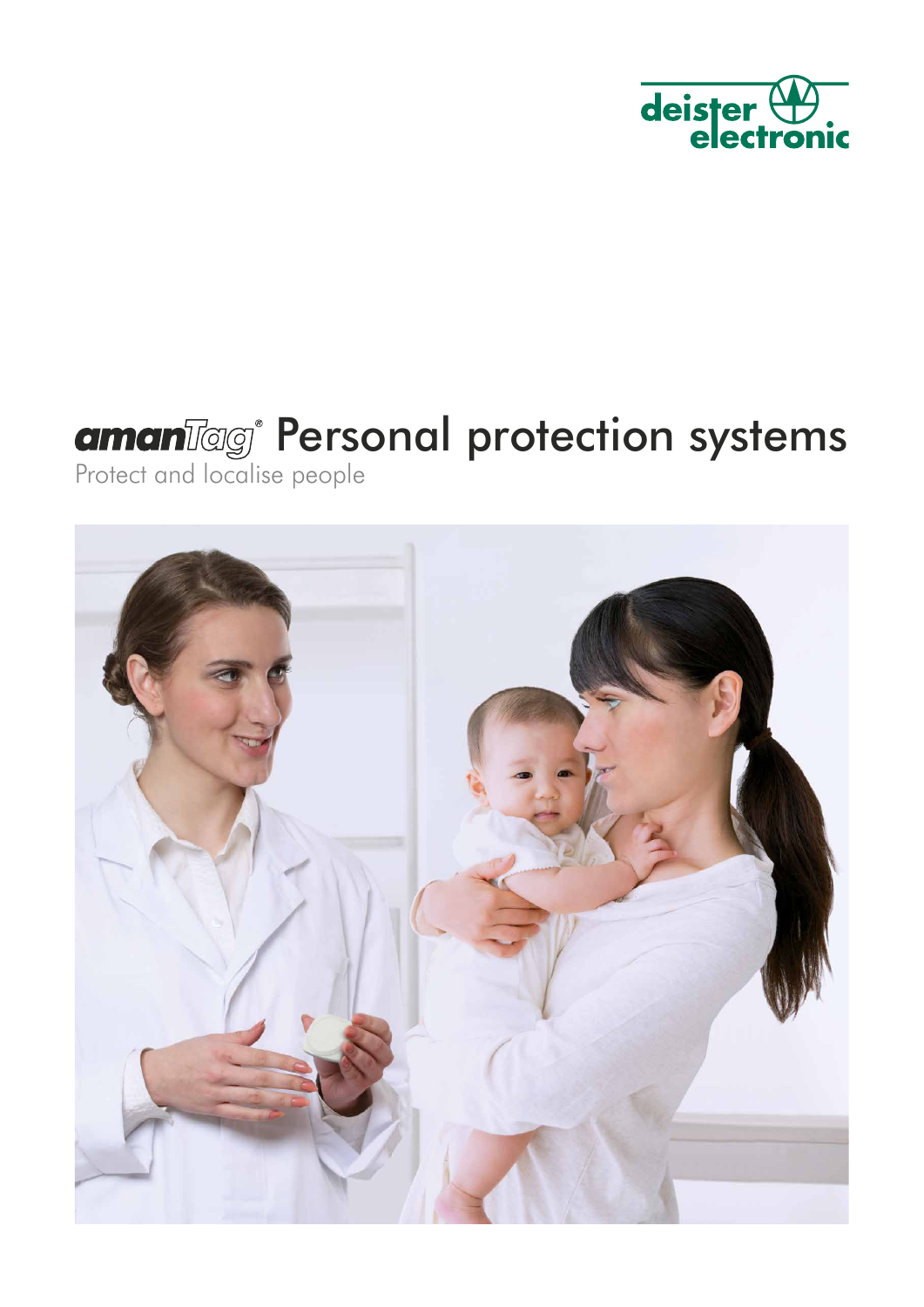deis



## amanlleg Personal protection systems

Easy and reliable identification with RFID

No matter if in health services, facilities with public access, public authorities or in industry, the task of protecting people is of the utmost importance, with intelligent technology required to protect areas subject to inherent risks. This also includes protecting personnel working in environments with a high potential for aggression such as in employment centres and social security offices or those employed in so-called "lone worker" positions.

Based on the latest developments in wireless data transmission, amanTag systems from deister electronic are utilised in environments such as these. With amanTag it is possible to control and limit the freedom of movement of people within a building on the one hand, and localise and protect the

## Personal protection with RFID

Benefits at a glance



#### Standalone and network capable systems

It is possible to operate Locators as standalone devices or as a network system.



#### Unambiguous protection zones

The transmit field of the Locator can be clearly defined. It is possible to set up protection zones in a range from 1.5 - 7m.



### Communication with feedback

The Locator acknowledges the transponder transmission upon receipt.



### Easy installation

The system is quick and easy to install and set up.

### Long battery life

The intelligent battery management of the semi-active transponders facilitates a long battery life.

### Additional features

Software with numerous functions for additional applications, such as access control & CCTV solutions.

people inside the building on the other.

The system consists of active transponders and reader devices, so-called Locators. The active transponder carried by a person is detected by the Locator within range. Locators are not only able to detect transponders, they are also able to control doors and alarms, for example, to close off or allow access to and from different areas.

The management software is tailored to the respective applications. It offers intuitive, user-friendly operation and is equipped with interfaces to connect to other communication and information systems.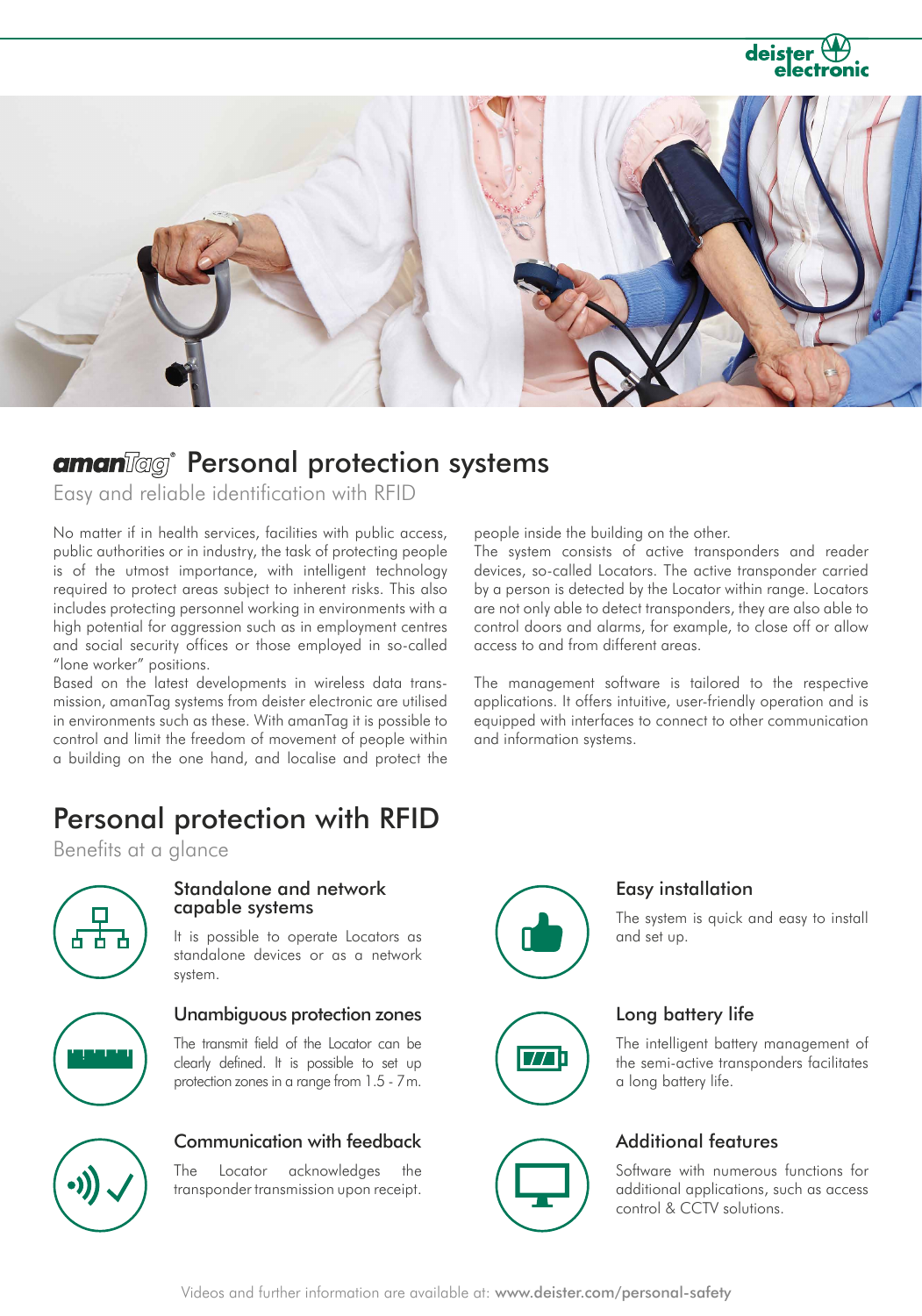

## System solutions at a glance

To quickly raise the alarm

## BabyGuard®

#### Best possible protection against abduction and babies being accidentally switched on postnatal wards

The intelligent security technology offers extensive protection to prevent newborn babies being abducted or accidentally switched. BabyGuard® adds a great deal more security to the daily routines in postnatal wards. At the same time it helps to promote the image of the clinic, which underlines its duty of care by employing a professional system solution that serves everyday needs. The high level of functionality offered by BabyGuard® makes it an efficient baby protection system that is widely accepted by mothers, nurses and doctors alike.

## SeniorGuard®

#### Protection to prevent dementia patients wandering off from care facilities

The care sector often looks after dementia patients that are at risk of wandering off unnoticed, so are in need of protection. Discreet and visually appealing Locators in conjunction with appropriate transponders worn around the wrist guarantee residents the best possible protection and freedom of movement. With its high level of functionality, the SeniorGuard® makes a significant contribution towards the character of an "open house", while taking the strain away from organizational processes within the care home.

#### Mobile alarm pager in care facilities and clinics

Patients and residents in care facilities and clinics wish to be able to move freely and safely in the building, with the possibility of calling for help with the aid of a mobile alarm pager if they should get into difficulties at any time. The amanTag solution makes this possible with a special patient keyFob / pendant. A press of a button on the transponder suffices to reliably trigger an alarm and localise the caller. The caller receives visible feedback on his/her transponder to confirm the call for help has been made.







### PersonalGuard®

#### A small transmitter with a button protects staff against attacks

For their own safety staff working in dangerous environments carry a keyFob transponder with them. If a member of staff feels at risk all that is required (of him/her) is to press a button on the transmitter to trigger an alarm. In the event the alarm is triggered the transponder immediately transmits an unambiguous code to the Locator with information about the whereabouts of the person in question. Colleagues, porters or security personnel receive the alarm message on their PC, telephone, mobile or pager and can react immediately.

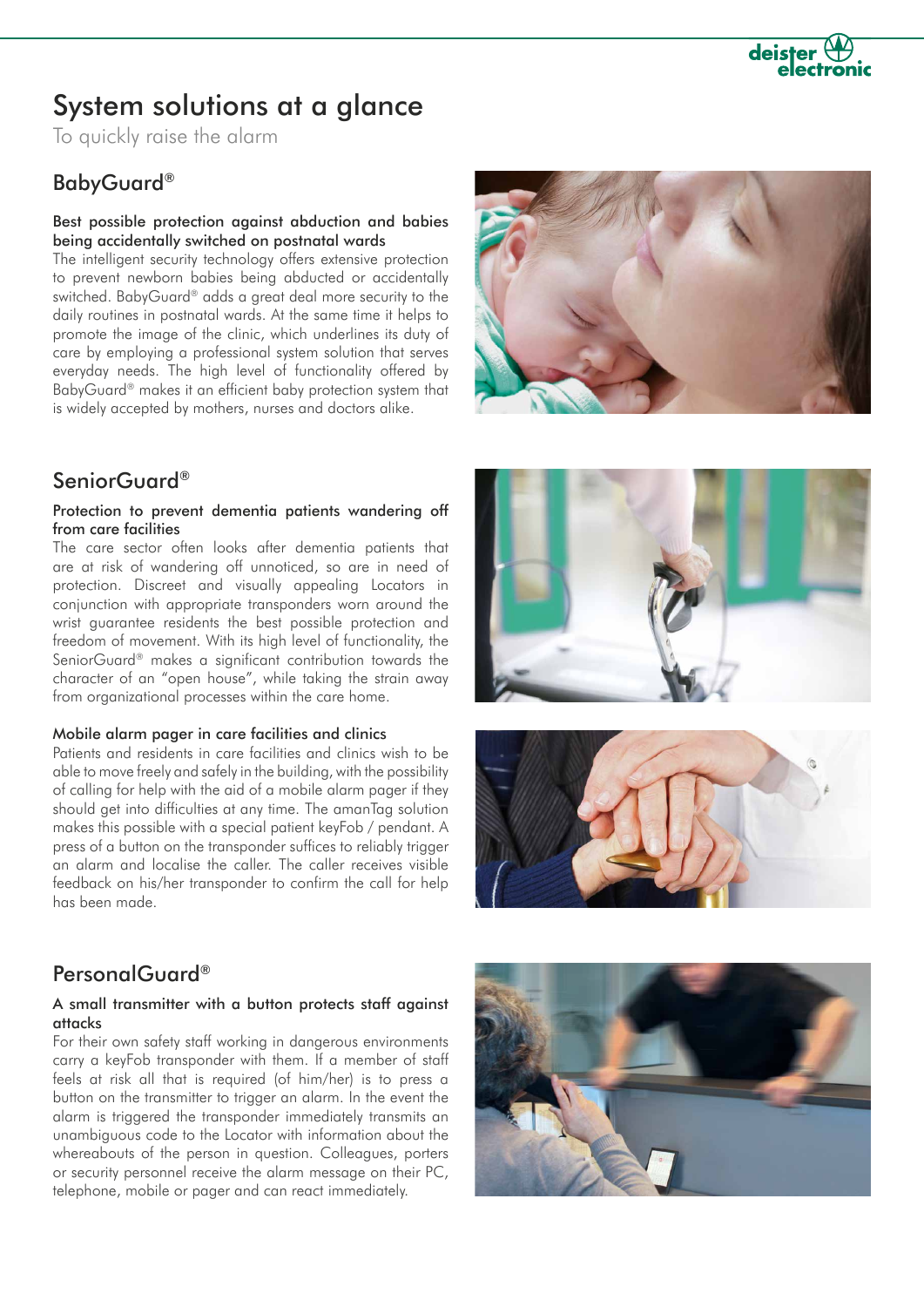



## LCA series

Dual-Technology Locator

The Locator is a main component of the amanTag systems. It is installed in the respective zones to be monitored or on a door requiring monitoring. The active transmission radius can be set individually within a range of 1.5 m - 7 m to suit the environment. That makes it possible to clearly define the protection or monitoring zones. There are 2 versions available with different functional ranges: the LCA 500 T with a range of 1.5 - 5 m and the LCA 700 T with a range radius of 1.5 - 7 m. It is possible to operate the Locator in standalone mode or in a network system. The modular design of the system ensures it can be extended at any time.

- $\odot$  Standalone and network capable systems Bidirectional communication  $\odot$  Clearly defined protection zones with a setting range of 1.5 - 7 m
- Reliable in adverse ambient conditions
- Easy to install and operate



LCA 500 T



LCA 700 T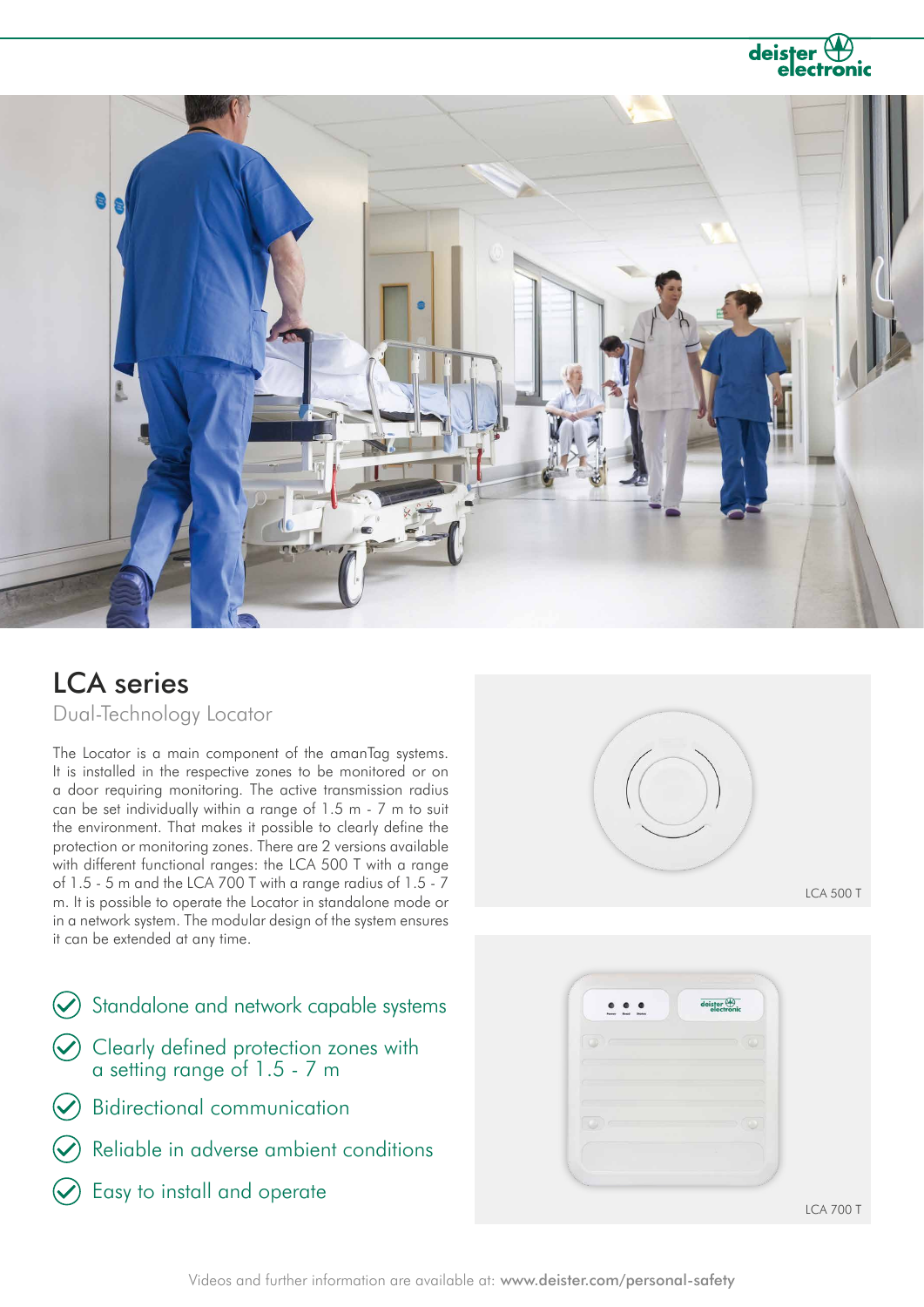UTA 1 (Mother)

## Transponder Portfolio

All fields of applications covered

## For mother and baby

The semi-active baby tag protects the newborn baby against abduction or being accidentally switched. It triggers an alarm on the Locator as soon as it enters its wake-up range. The mother tag facilitates authorised entry through secured zones with her tagged baby without triggering an alarm. The tags can be combined with passive transponder technologies.

## For patients and dementia sufferers

The semi-active patient or dementia tag protects the patient by triggering an alarm on the Locator if he or she enters its actuation range or requests help by pressing the call button on a mobile transponder. There are different versions available to meet different requirements:

watch style with a call button, watch style without a button but with a sticker as well as a basic tag without a call button and without a sticker to carry attached to bracelets.



## For personal protection

BTA 1 (Baby)

The semi-active tag acts as a mobile call button to easily notify colleagues or security personnel if dangerous situations should arise. After the call button is pressed the Locator transmits an acknowledge signal and the LED on the transponder flashes briefly to visually acknowledge the signal. The carrier then knows precisely that the call has been received.

UTA 1 UTA 2 UTA 3

## For personnel

The semi-active personnel tag has several functions within the amanTag system. The tag has 3 buttons available to acknowledge alarms, to suppress alarms or to trigger further functions / actions in the system. Version with loop for carrying ps a statement of the system. Version with loop for car<br>on a key ring or to wear around the neck as a pendant.

## For installers

The semi-active installer tag has several functions within the amanTag system. The tag has 3 buttons with which to programme and set up the system. It is possible to make a test call using the large call button. The two smaller buttons are used to increase or reduce the size of the wake-up range of the Locator. The LED indicates that the transponder is located within the wake-up range. That makes it possible to use this transponder to set up the wake-up range perfectly and test it at regular intervals.



ITA 3